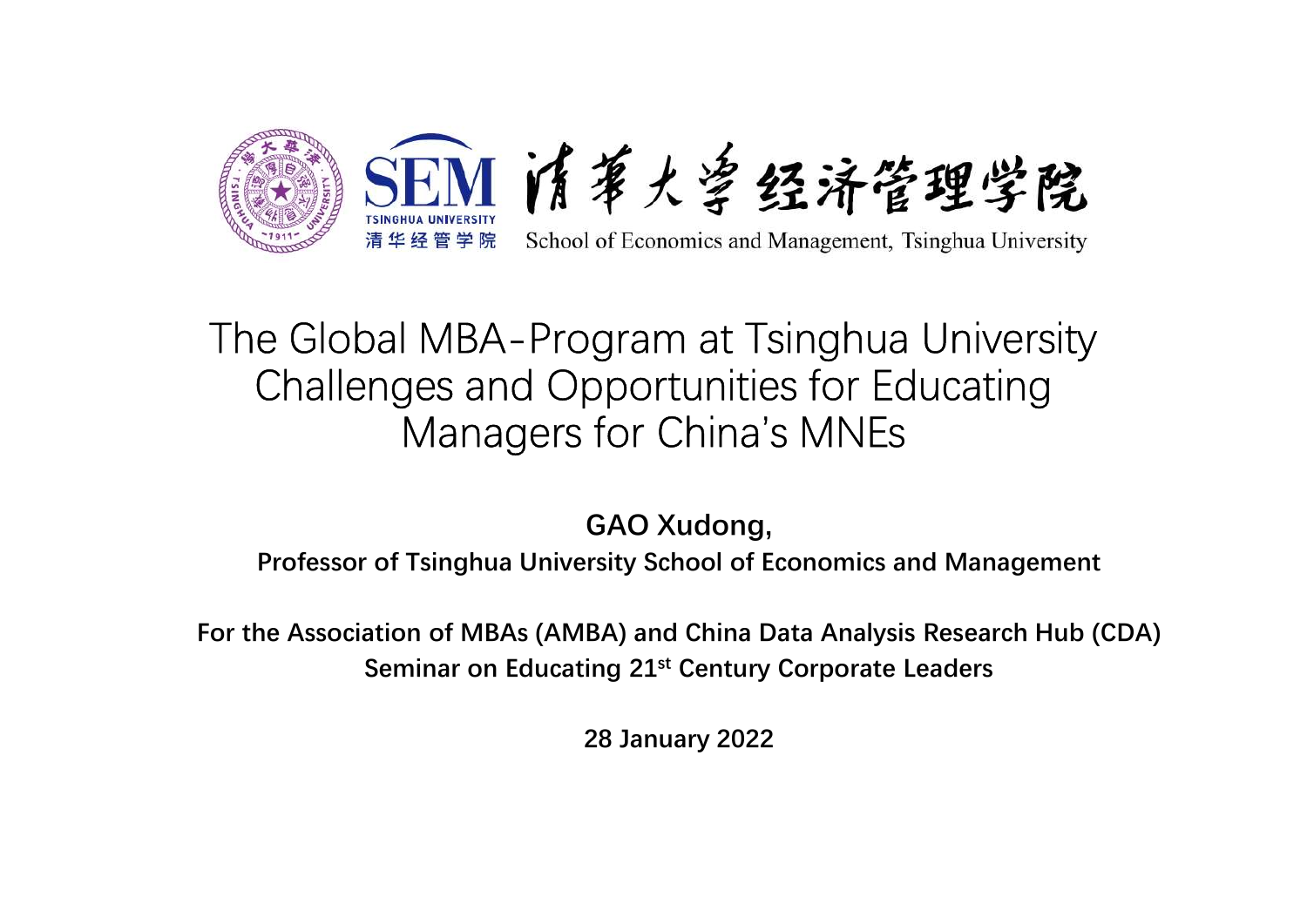#### Agenda

- MBA education in China
- Global MBA-Program at Tsinghua University
- Continuous innovation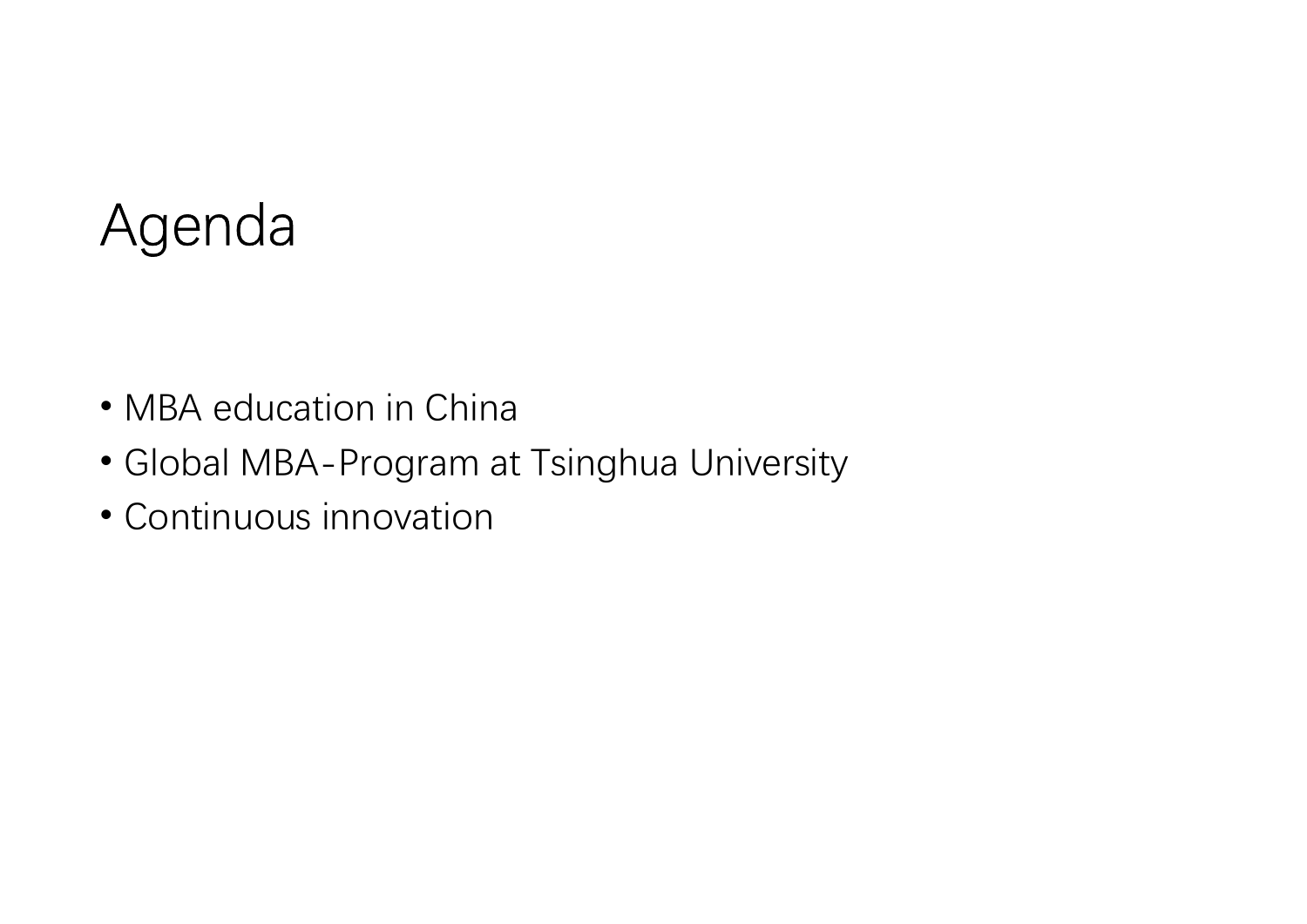#### MBA education in China

- Collaboration with the US and EU in 1980s
	- Training of executives in Dalian
- Official starting point, 1991, 9 universities
- Celebrating 30 years of MBA education in 2021
	- One of the most popular majors in China
	- Tsinghua U.: high quality, large size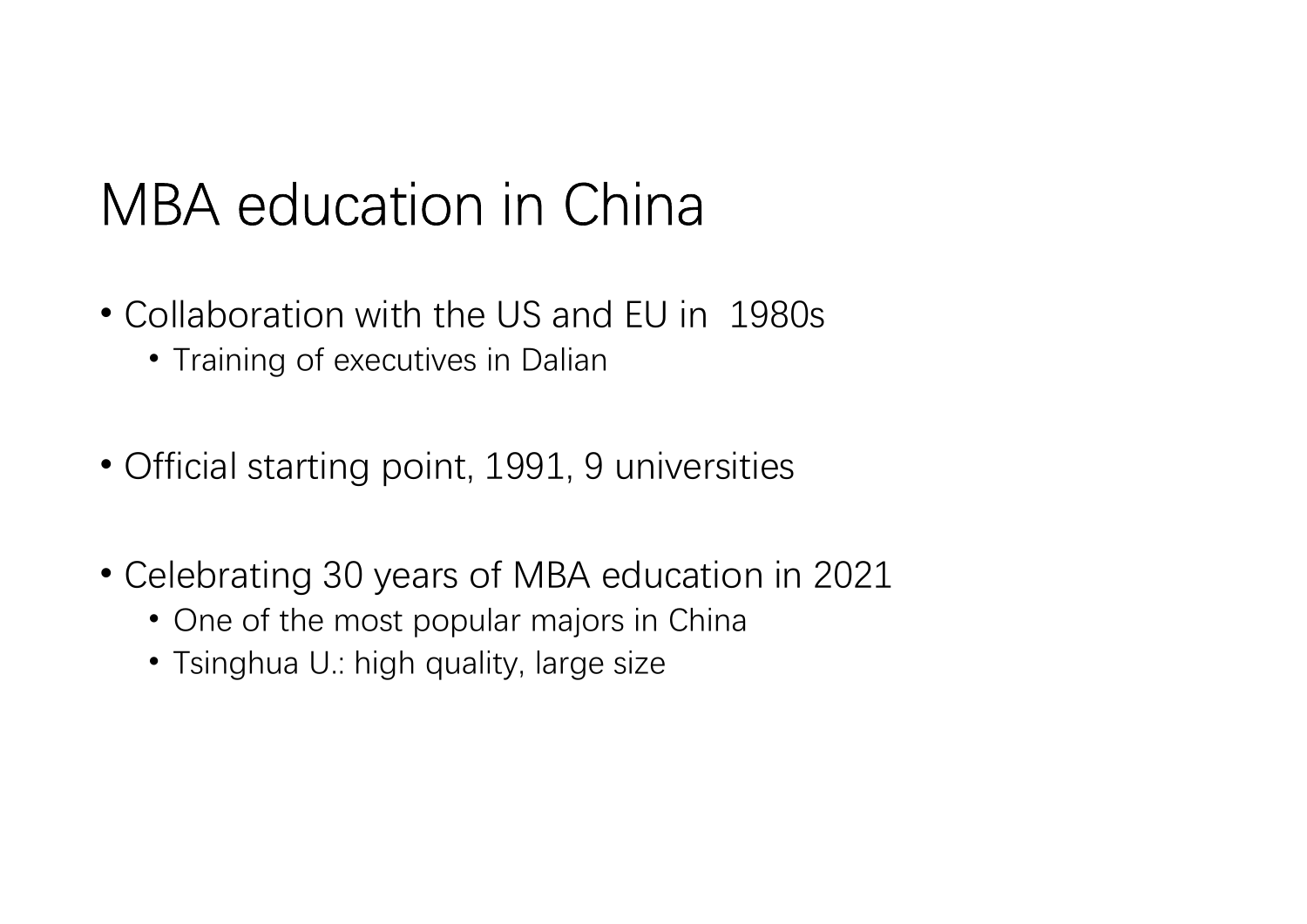#### Global MBA-Program at Tsinghua University

- 1997: International MBA (IMBA)
	- Collaboration with MIT Sloan
	- English program
- 2014: Global MBA (GMBA)
	- Combine the FMBA (Chinese program) with IMBA
	- Stern, Azoulay, and Gao: The Sandwich Team
- Close collaboration with MIT Sloan
	- Contribution of MIT
	- My career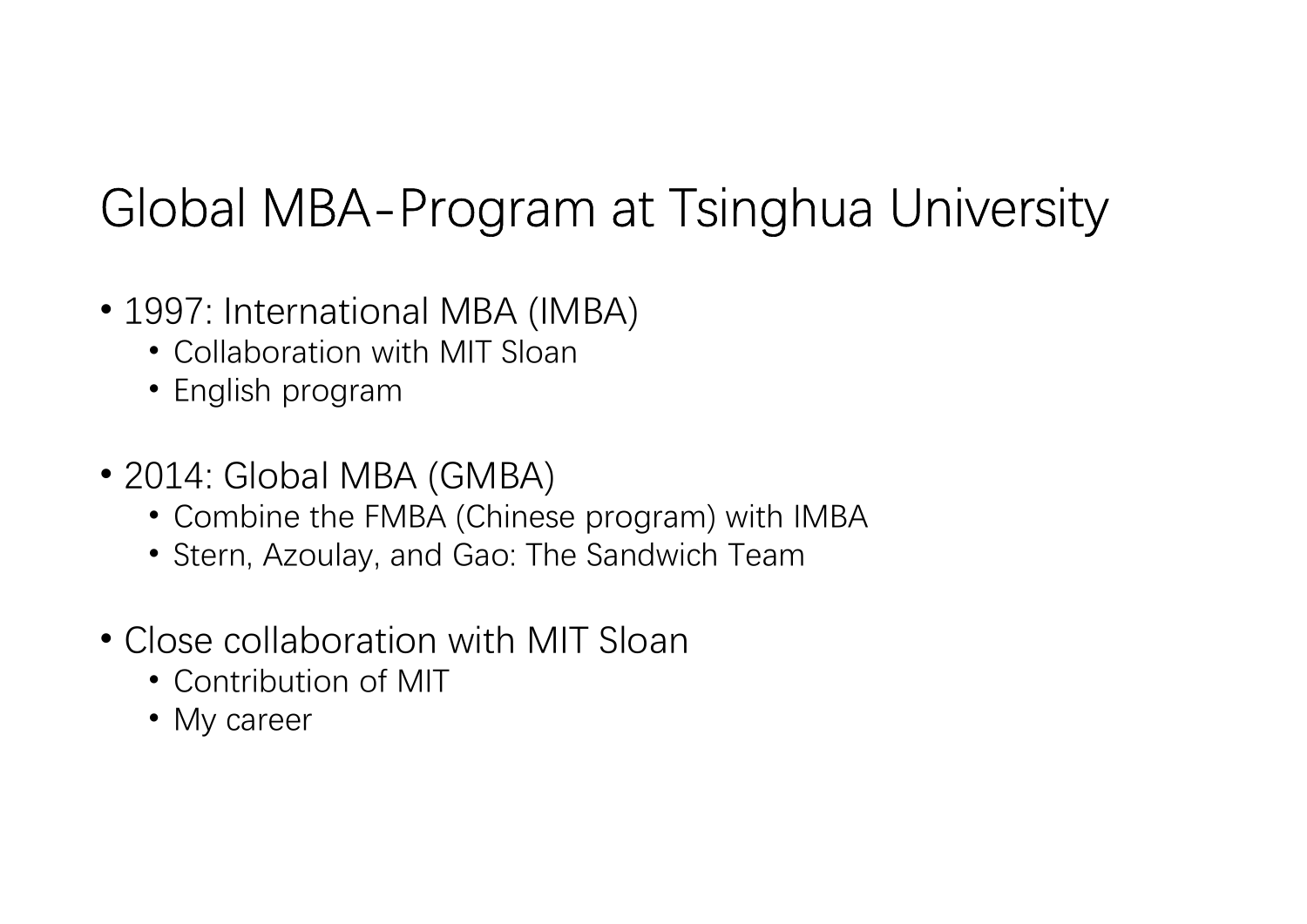#### Continuous innovation

- Starting a program is the first step, continuous innovation is necessary to make it great.
- International perspective
- Deep understanding about China
- Innovation in teaching contents and methodology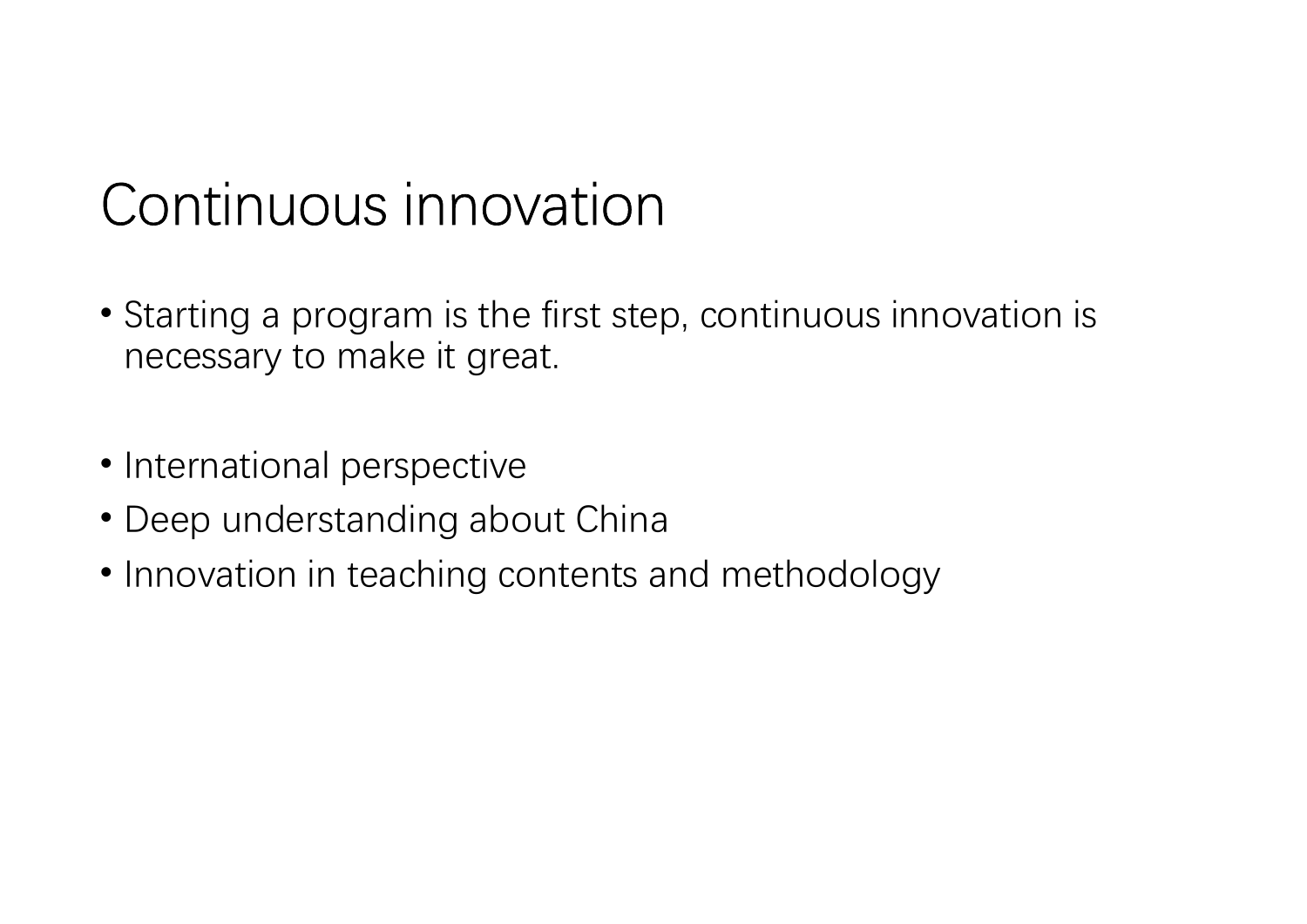#### International perspective

- Good understanding about the world
- Student exchange with more than 100 universities (North America, South America, Asia, Europe)
	- Chile
- MIT Sloan
- STEP—Tsinghua Stanford Exchange Program
	- Visiting a lot of firms such as applied materials, Google, Facebook
- CKJ program
	- Why Japan has so many long-lived firms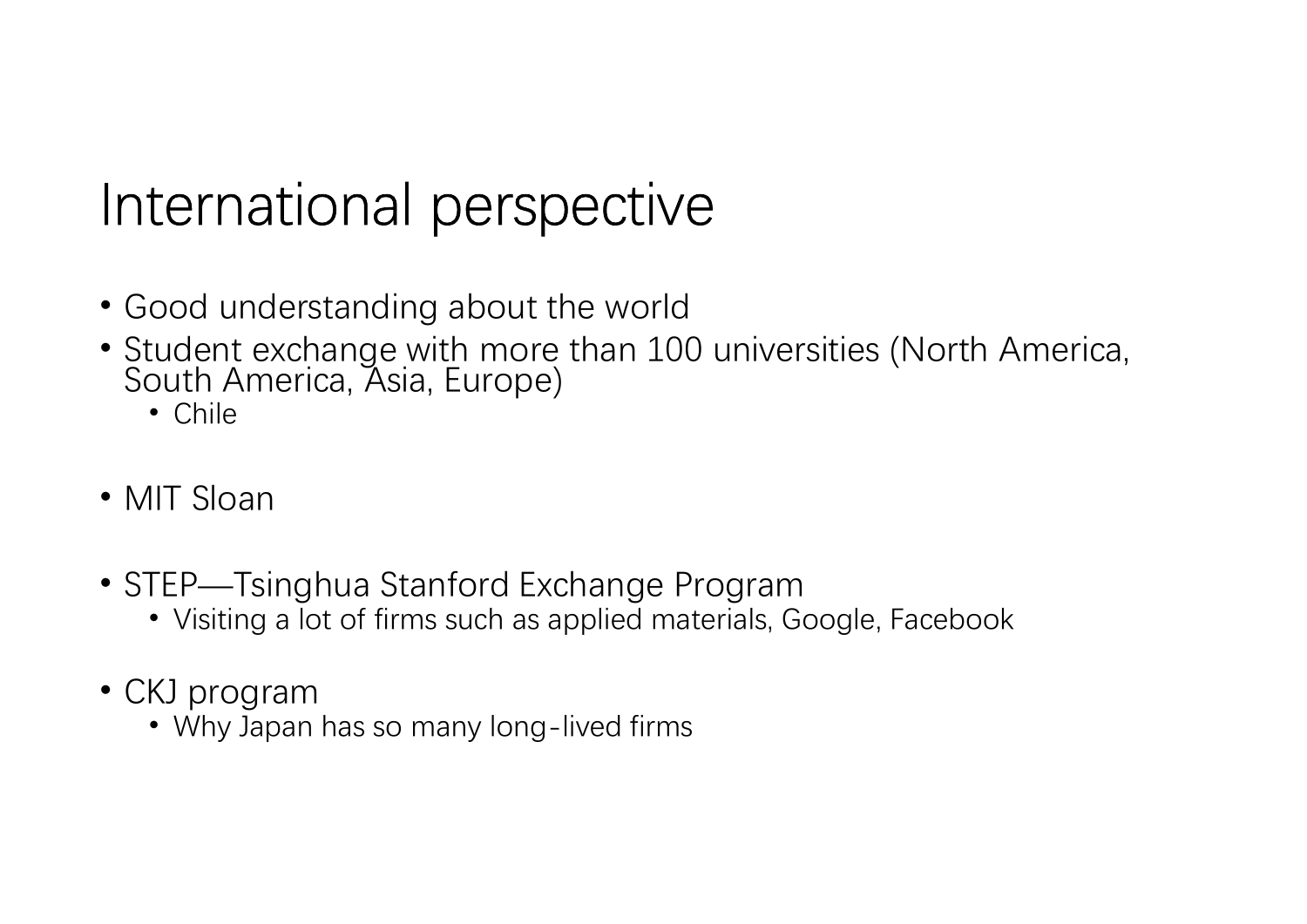### Deep understanding about China

- Complex economic system
	- Private firms, FDI
	- SOE: Misunderstanding
		- If you can manage a SOE well, you can manage any company well
		- SOEs have three "responsibilities": economic, social, and political
	- Growing fast with big fluctuations
- Faculty: go into the field
	- ZPMC
- Students
	- Company visit
	- Practitioners as advisors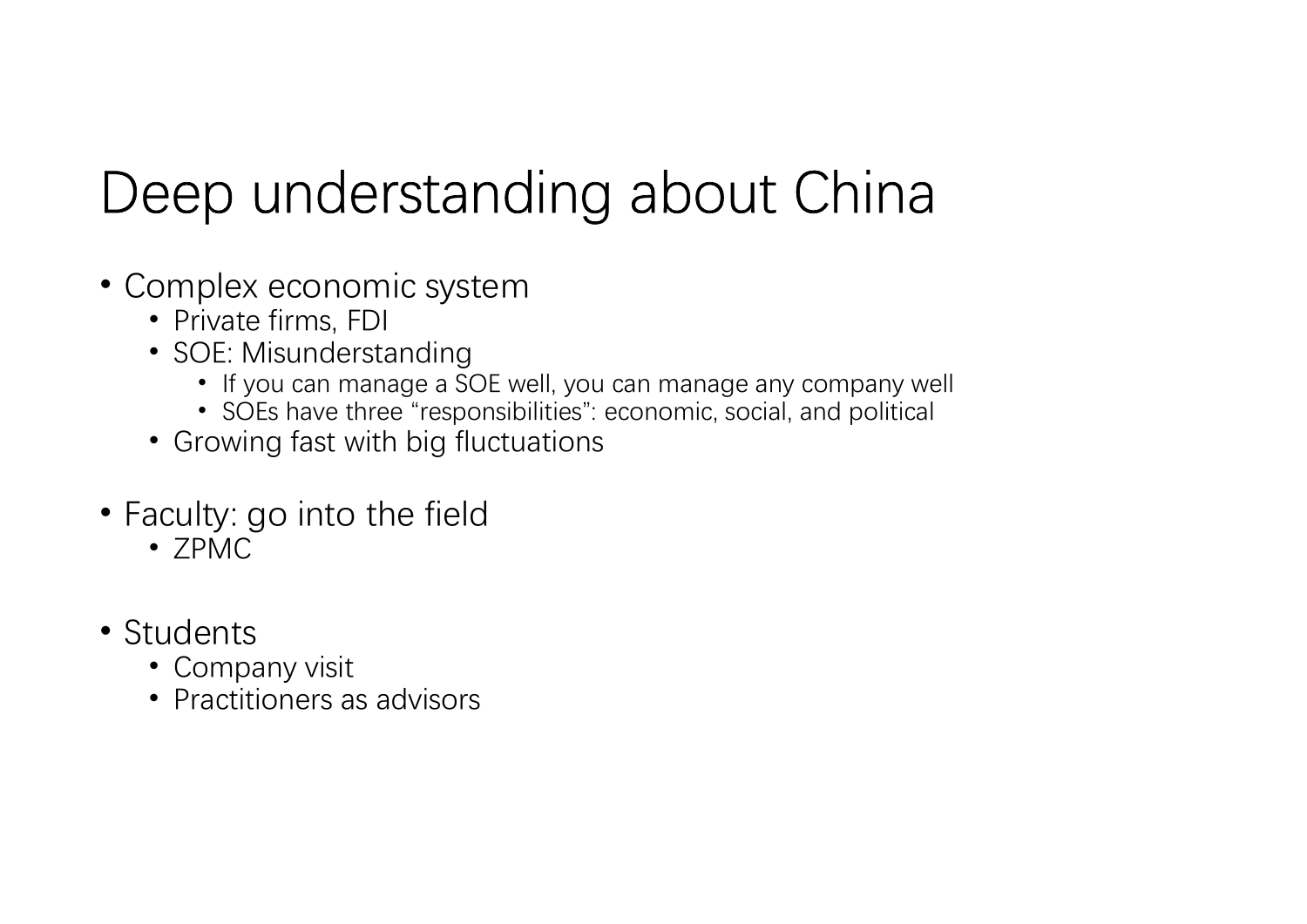#### ZPMC

- Shanghai Zhenhua Port Machinery Co., Ltd. (ZPMC), was<br>established in 1992 by Mr. Guan, Tongxian at the age of 59<br>world, and captures more concinent crane maker in the<br>vord, and captures more to than 70% of the world mar
- 
- 

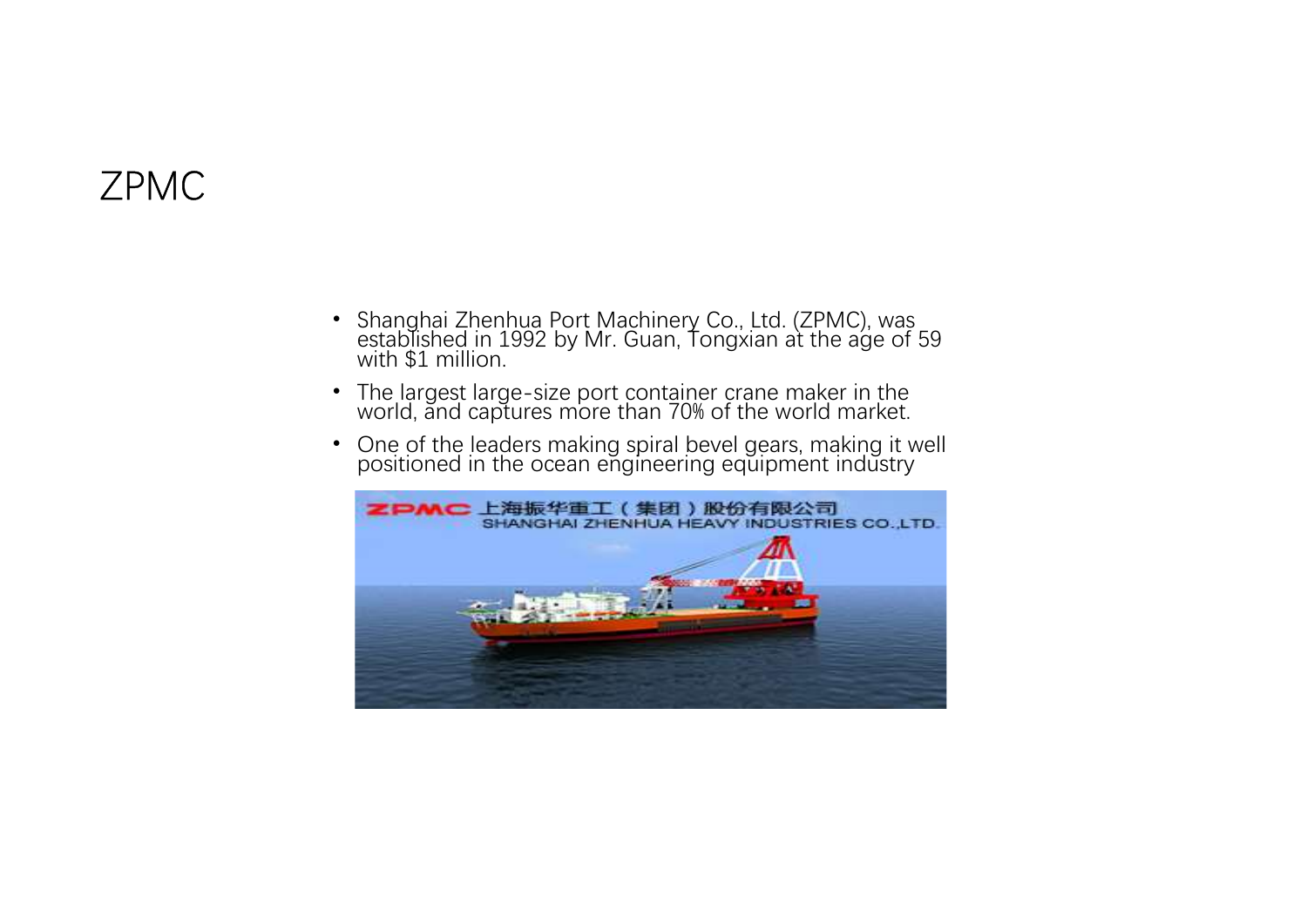# Innovation in teaching contents and methodology ovation in teaching contents a<br>thodology<br>proving critical and analytical thinking<br>"Smart people, simple thinking": why China Mok<br>The core is theoretical thinking, or dialectical thin<br>humanistic thinking,<br>The importance of

- Improving critical and analytical thinking
	- "Smart people, simple thinking": why China Mobile is so profitable?
	- The core is theoretical thinking, or dialectical thinking, system thinking,
	- The importance of history
- 5 excellence, 1 happiness
	- Knowledge, capability, personality, moral character, belief; happy person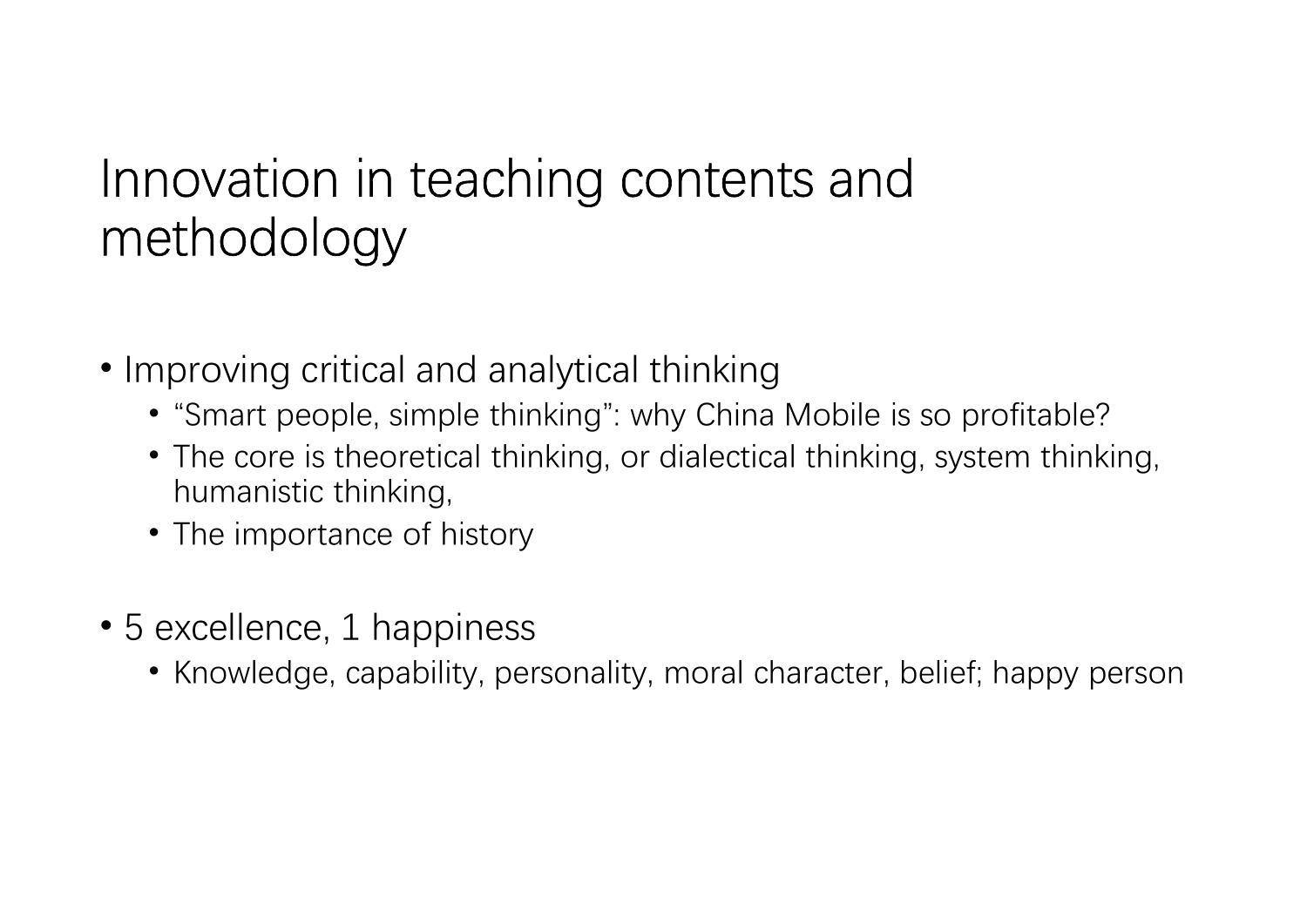#### Under the leadership of Mao Zedong: Economic growth rate

- 1952~1972, growth rate of the economy is 64.5%/10 years, faster than comparable stages in Germany (33%), Japan (43%), and the former Soviet Union (54%)
- Laid the foundation for modern industrialization